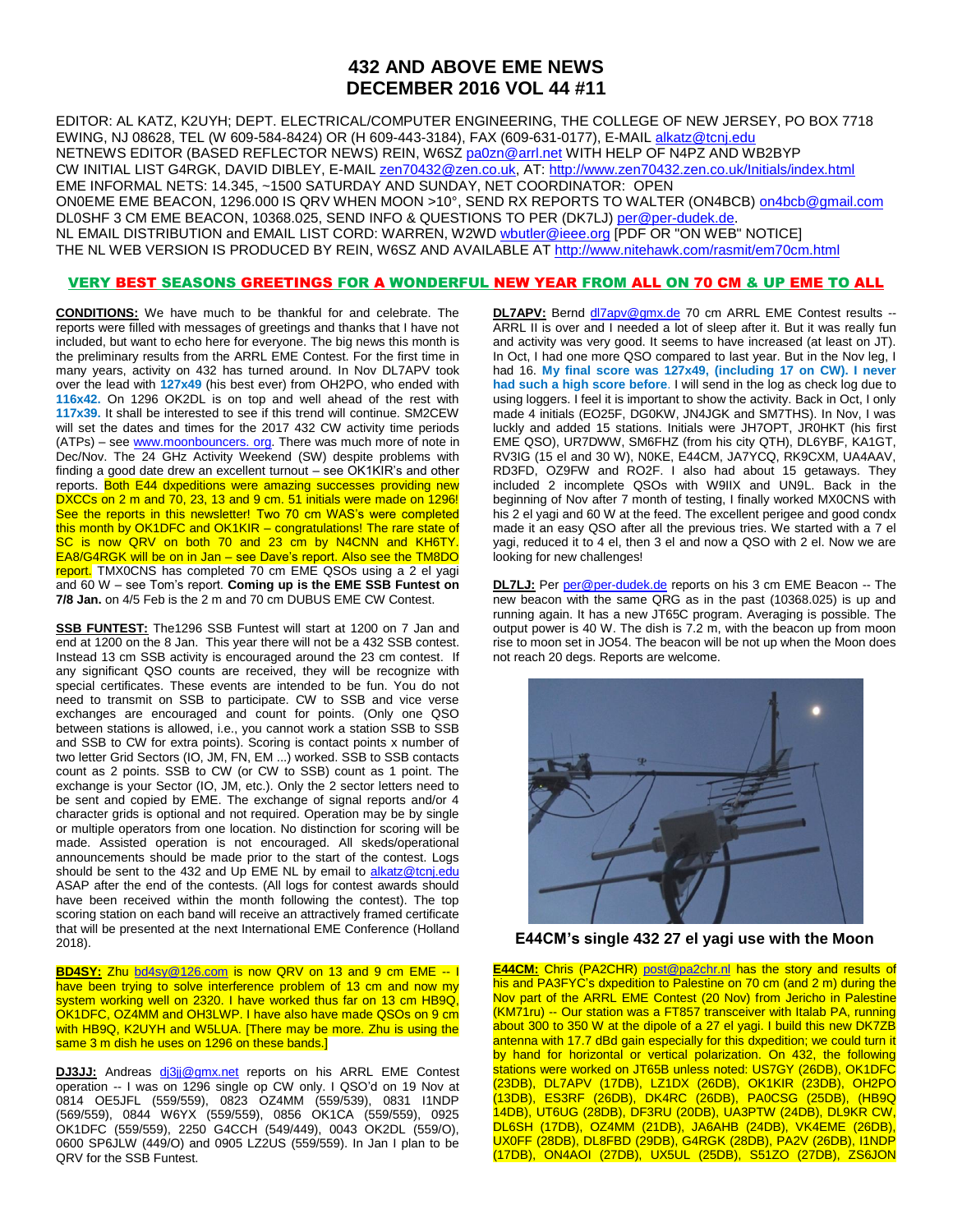(26DB), UT5DL (28DB), DJ4TC (28DB), YL2GD (27DB), RN6MA (29DB), UR7DWW (26DB), DL1RPL (27DB), DK3WG (25DB), WA4NJP (23DB), NC1I (16DB), PY2BS (23DB), W5LUA (23DB), K2UYH (22DB) and SM4IVE CW. We started with horizontal polarization for TX and RX and this was fine for most of the stations; only a few later in the moonpass where worked on V-pol. I think this relatively constant polarization helped us to work 40 stations in just one moonpass. We are very satisfied with the results. We never worked so many stations during one moonpass before. It was a pity to work only 4 stations from the USA. Our QTH had a free moonrise, with some local QRM but at moonset, we were blocked by mountains at about 13 degs. We already have plans for our next dxpedition; maybe in the same regionà and are thinking of adding a second yagi on 70 cm. 23 cm is also a possibility with a 67 el yagi and about 120 W; the same setup as I used at Z21EME in 2014.



**PA2CHR (L) and PA3FYC (R) at E44CM**

**E44QX & E44HP:** Bodo DF8DX [df8dx@gmx.de](mailto:df8dx@gmx.de) and Hermann (DL2NUD) put Palestine on 23, 13 and 9 cm û We had a very successful DXpedition. All QSOs were on JT65C unless noted. I [Bodo] was the primary operator as E44QX on 23 cm. We were QRV on 1296 on 9 and 10 Dec and made 62 QSOs (53 on JT65 plus 9 on CW) of which 51 were initials. Stations worked were HB9Q, OK1KIR, OK2DL, OK1DFC, JA6AHB, UA3PTW, IK3COJ, ES6RQ, OH2DG, OZ4MM, ZS6JON, PA3FXB, PA3DZL, DK3WG, I1NDP, DJ9YW, YL2GD, PA3CSG, G4CCH, UA9YLU, RA3AUB, OK1IL, PA7JB, PE1CHQ, I5YDI, LZ1DX, DF3RU, DL7YC, DL6SH, PA3CQE, PY2BS, DF2VJ, UA9FEM, YO3DDZ, OE5JFL, I7FNW, W5LUA, K2UYH, G4YTL, NC1I, UA9YLU (dupe), OK1DFC (dupe), OK1DFC (CW), OZ4MM (CW), ES5PC, OK1KIR (CW), DL7YC (CW), HB9Q (CW), G3LTF (CW), I1NDP (CW), PA0BAT, PE1LWT, I5YDI (dupe), YO2BCT, G4CCH (CW), LX1DB (CW), YO2LEL PI9CM, DF2VJ (dupe), ES6FX, PA2DW and VA6EME. Hermann was the primary operator as E44HP on 13 and 9 cm. We were QRV on 3400 on 11 Dec and logged 16 QSOs (12 on JT65C and 4 on CW) of which 12 were initials. Stations worked were HB9Q, OK1KIR, OK1CA, PA3DZL HB9Q (CW), PA0BAT, OK1KIR (CW), OK1CA (CW), G3LTF (CW), PY2BS, OH2DG, DF3RU, ES5PC, W5LUA, K2UYH and W5LUA (dupe). I had to leave on Monday, but Hermann continued on; operating on 13 cm on 12 and 13 Dec. Signals on 13 cm were interfered by local WLAN repeaters on the roof of our hotel. Herman operated on both 2320 and 2304 with no crossband needed. On 13 cm, Hermann completed 23 QSOs (22 JT65 and 1 CW), of which 20 were initials. Stations worked were HB9Q, OK1KIR, OH2DG, OZ5G, PA3DZL, PA0BAT, OZ4MM, ZS6EME, ES5PC, IK3COJ, DF3RU, SP3XBO, PA3DZL (dupe), UA3PTW, PA7JB, PY2BS, LZ1DX, LX1DB, DF3RU (dupe), YO2BCT, W5LUA, K2UYH and HB9Q (CW). Overall we made a total of 101 EME QSOs! We used a 1.5 m mesh dish, circular horn feeds and preamps on all 3 bands, with 300 W on 1296, 100 W on 23xx and 100 W on 3400 at feed. QSLs for 23 cm (E44QX) should be sent to DF8DX and for 13 cm and 9 cm (E44HP) to DL2NUD. Please include a SAE and postage. Donations are welcome; we had to travel with 90 kg of luggage.



**E44QX/E44HP 1.5 m dish with 23 cm feed**

**F5SE:** Franck [kozton@free.fr](mailto:kozton@free.fr) was not QRV for the ARRL EME Contest as he is still making repairs after a break-in and theft of equipment at his portable shack (F5SE/p) -- I don't expect to be QRV again until the spring. I received a new replacement DB6NT 1 kW SSPA only in late Oct. The SSPA with heatsink and blowers weighs no less than 16 kg (~35 pounds). Its overall size is much bigger than my former 500 W SSPA. This means a complete re-design of the waterproof enclosure used for it at the feed. As of this writing, I just finished the design of the sequencer to be used with the SSPA. Other safety circuits are still on the bench. If you have not heard, I want to call attention to the total Sun eclipse on 21 Aug 2017. It will be visible in all of the USA. The shadow will "touch" the USA in the state of Oregon at 1715 and will "leave" the USA in the state of South Carolina at 1848. It is a replica of the Saros cycle that took place on 11 Aug in 1999 that was total in Reims. If you are interested, you can get much more info regarding the phenomenon at

[http://xjubier.free.fr/en/site\\_pages/solar\\_eclipses/5MCSE/xSE\\_Five\\_Mille](http://xjubier.free.fr/en/site_pages/solar_eclipses/5MCSE/xSE_Five_Millennium_Canon.html) [nnium\\_Canon.html.](http://xjubier.free.fr/en/site_pages/solar_eclipses/5MCSE/xSE_Five_Millennium_Canon.html) This is a French site, but the above URL directly connects to an English version. In a future message, I will let you know about some planned "radio observation" of the eclipse similar to what I did with I1NDP during the eclipse of 20 March 2015.

**F5KUG:** Jean-Louis (F6ABX) foabx@wanadoo.fr chairs the radio club of Colomiers near Toulouse Space. Club members F6ABX and F5BUU, and F2CT guest CW operator were active on 1296 during the final leg of the ARRL EME contest on 19/20 Nov. They used F6ABX's 3.7 m TVRO dish, SSPA with 300 W at feed and G4DDK VLNA. QSO'd were DL3EBJ, OK2DL, G4CCH, OK1CA, DF3RU, SP6JLW, G3LTF, UA4HTS, OZ6OL, RA3EC, SP6ITF, PA3FXB, OK1DFC, F1PYR, SM3AKW, G4RGK, OK1CS, N8CQ, W4OP, OE5JFL, RA3AUB, DK3WG, UA3PTW, IK3COJ, K2UYH, I1NDP, OZ4MM, W6YX, HB9Q, SM4IVE, ES5PC, I5YDI, UA9YLU, LZ2US, RW0LDF, OK2ULQ, S59DCD, YL2GD, N2MO, IZ1BPN, VE4MA, PA2DW, SM2CEW and IW2FZR for a total of 44x24.



**3.7 m dish used by F5KUG on 1296 in Nov**

**G3LTF:** Peter's *g3ltf@btinternet.com* EME report for Nov/Dec follows --On 19 Nov, I added 16 more to my first pass contest total on 23 cm. All QSOs were on random CW with OK1DFC, IZ1AEM for initial #428, IW2FZR, F5KUG, G4RGK, F1PYR, UA3TCF #429, OE5JFL, W4OP, LA3EQ, OZ4MM, S59DCD, SP2HMR, W4AF, F5HRY, G4YTL and VE4SA. CWNR were JA4LJB and DJ3JJ. Heard in QSO were NA4N, DK3WG, RA3AUB. I never found their CQs. Someone with a call ending in LAT called, but didnÆt try for long enough. When the libration is bad, it often takes 4 or more tries to get it confidently correct. The WX worsened on Saturday evening as forecast, with high winds and heavy rain, and I had just one 432 QSO with OK1DFC (total 24) before I had to stow the dish at 2300. I thought the 432 RX system had failed as signals were very weak and when I switched the preamp to a load the noise went DOWN by 3 dB (normally goes UP by ~5 dB). After stripping it all down the next day, measuring NF and relay loss, and finding no faults, I realized that it must have been rain static! **My final score on 23 cm was 68 x 34** and on **70 cm 24 x 15.** My total CW only, multiband single op score was 1,178,200. I do not intend to enter with the current rules, which permit "side-channel" arranged QSOs. I was especially pleased to work UA3TCF. I found him on the SDR and replied to his CQ. He was using 100 W to a 2.2 m dish. On 26 Nov on 6 cm I worked PY2BS #65 (my 6cm total has jumped as I had left out 3 initials in 2015). On 23 cm on 27 Nov I worked DJ3JJ for #430 and OK1KIR, and on 8 Dec had a little SSB-fest working I5YDI, I1NDP, OK1KIR, IZ5TEP #431 and then on CW ON4AOI #432 (2 yagis and 300 W, easy QSO using his JT CW facility) and N4PZ. The next day, 9 Dec, I worked on CW IK2MMB,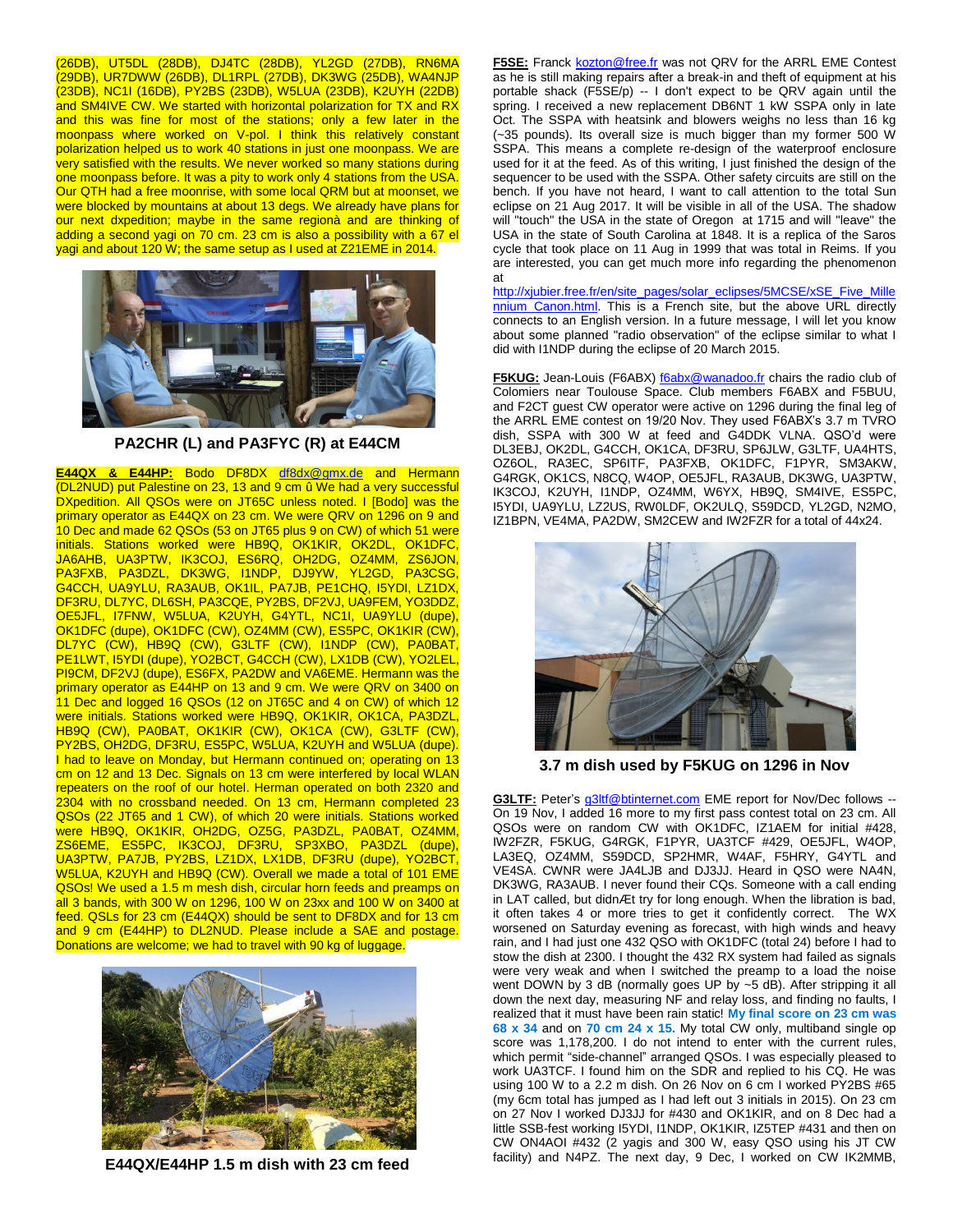G3LQR (first EME QSO with Simon for some years) and K2UYH. On 10 Dec I was delighted to work Bodo on 23 cm CW at E44QX #433 and DXCC 65. I added on 11 Dec on 9 cm CW, E44HP for initial #57 and DXCC 27. On 12 Dec Hermann was operating E44HP on 13 cm with a good (549) signal but only on JT. In fact, it was the strongest of the three bands. A great dxpedition. I then worked ES5PC on CW and then successively on SSB DF3RU, PY2BS, PA3DZL, LX1DB, HB9Q and ZS6EME. On 15 Dec back on 23 cm CW, I worked LA3EQ, DJ3JJ (improved signal) and SP6ITF. Finally on 16 Dec, (5 am LST) on 6 cm, I worked W5LUA and KL6M #66 and DXCC 31. So I end the year with activity on all my bands, 70 thru 6 cm and send season's greetings to all.

**G4RGK:** Dave [zen70432@zen.co.uk](mailto:zen70432@zen.co.uk) reports on moon operation in Nov and plans for operation from EA8 on 432 -- I was not on for the Oct contest weekend because of a trip to CA, and because of the backlog at work. Consequently I have had very little free time since. However, I did get on for a while in the Nov contest leg. I was only on 23 cm for about 3 hours with the dish during the first pass due to a storm, which blew through on the second pass. Whilst I was on 1296, I worked mainly on CW, my preferred mode. Starting at midnight I QSO'd SP6JLW, OZ6OL,DL3EBJ, DF3RU, OK2DL, SP6IQU, G3LTF, UA4HTS, G4CCH, OK1CA, 9A5AA, RA3EC, OK1DFC, YL2GD, F5KUG, SM3AKW, SP6ITF, SP5GDM, RA3AUB, SQ7D, I1NDP and HB9Q. I then QSY'd to 432 because I can keep the 70 cm array on the Moon during stormy weather. My 432 mount is much more stable than the dish, which tends to blow around on its wheels. On 432, I worked DF3RU, DL7APV, VE4MA, LU8ENU, DF2VJ, K2UYH, DL8DAU, K3MF, E44CM, I2FHW, OH2PO, UA3PTW, SM2CEW, SM4IVE, UT5DL, OK1TEH, SM7THS, YO2LAM, DL8DAU, OK2POI, OK1YK, YL2GD, W4NH, K5DOG, OZ4MM, OK1DFC, W5LUA, PA2V, SP1JNY, I5CTE, OH3LWP, HB9Q and VE6TA - just on my Moon set. For a change everything worked without any glitches, just wish I had more time to spend on the bands. I will be going down to EA8 at the end of Dec, and will try to re-activate 70 cm EME<br>from down there. I can be QRV only for from down there. I can be QRV only for those who want EA8 and grid IL38qb. I will have a single 21 el yagi, 500 W and a MGF1302 preamp. This maybe my last time; it's been four or more years since my last activity from EA8 on 432.

HB9Q: Dan [dan@hb9q.ch](mailto:dan@hb9q.ch) sends news on his group's results during the Nov leg of the ARRL EME Contest -- We worked **on 70 cm** 24 additional stations, all using JT65B for **a total 89 stations**. New initials were OE3REC, JH7OPT, DL1RPL, JE2UFF and YO4FNG who were all worked before the contest. During the contest KA1GT, N7WN, N0KE, DJ2TX, **E44CM for DXCC 158**, UA4AAV, RD3FD and F6KBF were added. After the contest N1DH and F8DO were QSO'd for mixed initial #937\*. **On 1296**, we worked 31 additional stations, 11 were on CW and 16 on JT65C for **a total of 84 different stations**. New initials were UN7CL on JT during the contest, and after DJ3JJ CW, DL4EA JT, CT7AFN JT and **E44QX JT for DXCC 116**. We are now up to mixed initial #572\*. We also worked E44HP on 2320 using JT65C and on 2304 on CW for **DXCC 57** and mixed initial #149. On 3400 we worked E44HP on CW and JT for DXCC 26 and mixed initial #55. On 10368 we have added UT2EM using JT for DXCC 26 and HB9BHU on CW to bring us to mixed initial #81\*. As always, if you would like to work us look for us on the HB9Q band loggers or send an e-mail for information. We are very interested in working new initials with QRP stations especially.

**I0NAA:** Mario [mario.natali@gmail.com](mailto:mario.natali@gmail.com) writes on his 1296 EME -- For the first time in many, many years I participated in the ARI EME contest (in Oct) and at last I can say with GOOD result! Unfortunately I could not make the Nov ARRL EME Contest weekend. We had very bad weather and I could not put the dish in operation. I only made a few contacts during the Oct weekend and was hoping to give out many more contacts. I see that CW is a must if you really want to be in on the full contest action, and am working to improve my CW skills.

**I1NDP:** Nando [nando.pellegrini@tiscali.it](mailto:nando.pellegrini@tiscali.it) reports on his recent EME activity -- Not much news this month except the successful activity from Palestine first with E44CM on 70 cm and then with E44QX on 23 cm. Both had excellent signals. My congratulations to the crews. I could not be active all the time during the ARRL Contest. I was actually on for less than half the time but ended up with **a final score of 84x34 using only CW on 1296.** I found a good amount of signals on the bands but a relatively poor participation from North American stations.

**IK3COJ:** Aldo's [ik3coj@gmail.com](mailto:ik3coj@gmail.com) EME contest report -- This year I decided to participate in the ARRL EME Contest on **1296 CW only**. In Oct I was only QRV on Saturday morning as the following Sunday I had an Italian microwave meeting. In November I was active for both Moon passes. I worked **a total of 49x27** and added 2 initials with WA2FGK and VE6BGT. I had the feeling that there were fewer stations than usual. I heard but did not QSO PA3FXB, JR4AEP, F1PYR, SM4IVE, VA7MM, N5BF, VE4MA and DK3WG. After the contest I worked the dxpedition in Palestine, E44QX on 23 cm and E44HP on 13 cm. I also QSO'd on 2320 ZS6EME (559/549) on CW.

**JA4BLC:** Yoshiro [ja4blc@web-sanin.co.jp](mailto:ja4blc@web-sanin.co.jp) focused on the microwave bands in Nov/Dec – I found that with the new position of 3 m solid dish that I now have a limited moon window to eastern NA. On 24 GHz I worked on 15 Nov W5LUA (O/O) for initial #12. I changed feeds to 5760 and worked on 16 Nov JF3HUC (559/569), on 16 Nov JA6XED (559/559), on 14 Dec partial K2UYH heard (O), on 15 Dec suffered from AZ readout error and could not perform computer tracking but managed to track the Moon manually and worked JA1WQF (559/559), JF3HUC (569/559) and KL6M (559/559) for initial #42, and on 20 Dec JA8IAD (559/559).



**JA4BLC's window to eastern NA**

**K4MSG:** Paul [Phbjr@aol.com](mailto:Phbjr@aol.com) updates us his EME progress -- I'm pleased to report that I successfully completed construction of a 500 W SSPA for 432. I began using it in the Nov ARRL EME Contest. Unfortunately, conditions were mediocre at this location on 19 Nov. I did work a few of the larger stations no problem. In fact, I noticed that in every case, they answered after only one or two calls from me, which is definitely an improvement over my previous experiences. In addition, after a couple of tries that evening, I finally succeeded in completing a QSO with ZS6JON for WAC on 432. John is also the very first 432 station I've ever worked who is running only 4 yagis. His power level is 800 W. All my previous QSOs have been with stations running 8 or more yagis or a dish and upwards of a kW in power. The complete 432 setup at K4MSG is a TS2000X and homebrew 500 W SSPA in the shack, a suitably-switched LNA (0.5 dB NF) at the antenna, and my trusty pair of 18 el LFAs. I'm looking forward to more activity on 432. But I have already begun planning a 1296 EME station and have a few of the components on hand.

KA1GT: Bob [ka1gt@hotmail.com](mailto:ka1gt@hotmail.com) was active again during the last weekend of the EME contest on 432 -- Weather was good on 19 Nov and I made 14 contacts with UT5DL, UA3PTW, OH2PO, DL7APV, PA2V, PY2BS, RN6MA, SM7THS, K3MF, NC1L, OK9KIR, HB9Q, WA2FGK and ES5PC. 9 of these contacts were in the first 2 hours of operation. Bad weather on 20 Nov limited operation, but I still made 6 contacts with DK3WG, OK1YK, LU8ENU, OK1DFC, K5QE and DL9SH. My contact with LU8ENU was especially interesting because he is running the same moderate power (500 W) and same relatively small antennas (2 x 28el yagis) as I am. [I believe all QSOs were on JT65B]. My antennas are now down for the winter, so I'll be QRT until March. I am spending the downtime adding motorized control and readouts for AZ, EL and polarization. I am also adding MAP65 to the system.

KL6M: Mike [melum@alaska.net](mailto:melum@alaska.net) writes to the NL - I participated in Oct. and Nov. weekends of the ARRL EME contest. I was unable to participate in the microwave segment due to techical issues. The Oct segment was cut short due to tracking problems. I ended up with **64 QSOs on 23 and 70 cm combined**. My log is available at http://www.kl6m.com/16arrl.pdf, My tracking problem was due to a uA9638 RS422 line driver failure. This was an intermittent issue due to the fact that device is spec'd for minimum temperature of 0 degrees C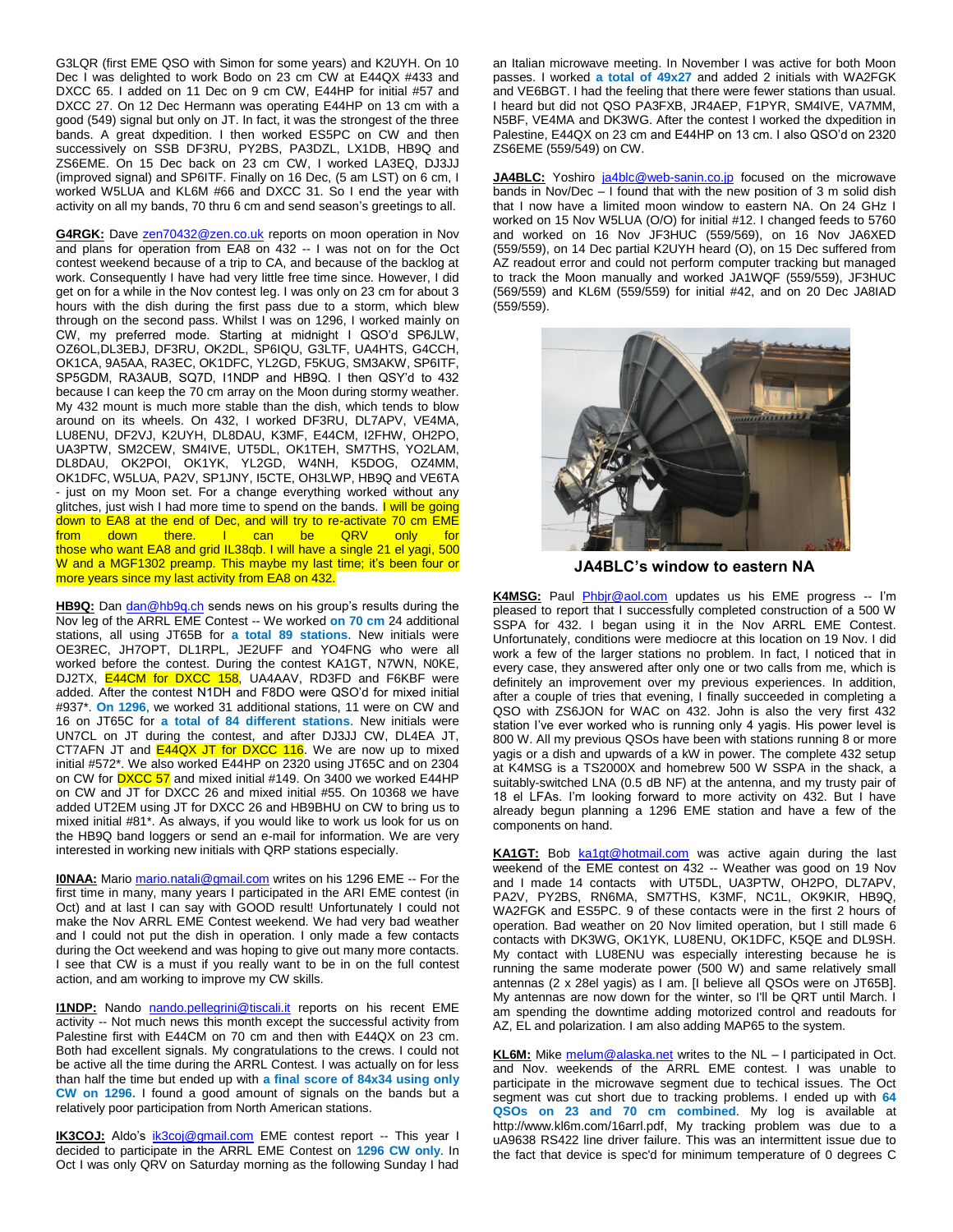and the temperature was -8 or so. I have corrected this problem with a small light bulb heater in the enclosure. My Novsegment was perfect. On 14 Dec I installed the 5760 feed and had 9 great QSOs with the following results: OZ1LPR (559/559) for initial #12, K2UYH (559/559), JA1WQF (559/559) #13, VK3NX (559/559) #14, JF3HUC (559/549) #15, JA4BLC (559/559) #16, G3LTF (559/559) #17 and W5LUA (559/549). Then I put the 23 cm feed in and worked ON4AOI (O/O) on his 4 yagis. I also worked DJ3JJ and OK1IL on sked for new initials. All of the above was on CW of course. FYI I have a system block diagram here at [http://kl6m.com/sdr/10-7e.pdf.](http://kl6m.com/sdr/10-7e.pdf) The red areas are future connections for JT65, etc.

**KN0WS:** Carl sends his Nov activity report -- The first two weeks of Nov were the warmest I can ever recall. I traded 3 days of work so I could be free to go up Friday to prepare for the final weekend of the ARRL contest. After telling G3LTF that I would try to learn CW for next year, I ended up spending spare time over 3 weeks using a software download from G4FON to learn. I practiced character speed of 15 WPM with word speed of 9 wpm and was doing about 85% by the time this weekend rolled around. As luck would have it, we had our first major winter storm of the season on Friday 18 Oct. Travel was not advised, but since I had the day off, I ventured north to my property in my 4WD pickup truck. There were scattered cars in the ditch, but I made it to within 15 miles of my destination before checking into a hotel. The walls were paper thin, so the noises were steady from various deer hunters and motorists who were stranded there for the night. Wind speeds were up to 45 mph, so there was no way I could have used my dish that night for the contest. The next morning it was 16 degs but we had only 5 inches of snow instead of the feared 10"-12", so I was able to make it down the road and on to my property. The snow and remaining wind meant it took about 5 hours to set up my gear and my camp. I drove 2 foot long stakes into the earth to anchor the tent over my gear. I had to use starting fluid to get the generators operating, and if they were off for 30 minutes I had to start over, so I decided to keep then off until closer to moonrise. I crawled into my tent and napped until evening. When I woke up and went outside in the dark, I saw a meteor through a break in the clouds, then remembered it was the tail end of the Leonid meteor shower, so I lied on my back on the pickup tailgate and watched about 5 meteors over the next 30 minutes before starting the generators. It was a nice reminder that one can enjoy the heavenly bodies without depending upon our technology. During the night I tried my new GPS clock and worked JT, but I asked K2UYH if he might be able to try CW with me later. On JT I completed with PA3FXB (15DB), UA3PTW (7DB), DK0ZAB (19DB), YL2GD (12DB), SP5GDM (15DB), SQ7D (19DB), IZ5TEP (22DB) and G4CCH (13DB). I had initials with UA3TCF (25DB), OK1IL (14DB), VE4MA (21DB) and VK2JDS (17DB). I listened to some CW exchanges and although I could hear "CQ's" at the beginning and "559's" at the end, the in-between seemed very fast to my ears and nowhere as distinct as my practice code! I was fearful to try the CW, but OZ4MM was patient and we were able to complete for my first CW QSO ever. That was followed by a CW exchange with G4CCH and finally N4PZ. I tried with K2UYH and sent my (OOO) but we did not complete this time. I sent (O) signal reports because I have no idea how a (339) or a (559) should sound. I will need LOTS of practice. My final ARRL contest numbers were **16x13 on 70 cm and 40x25 on 23 cm**. I made 7 EME trips to my property this year and spent 3 days on 432 and 6 days on 1296. My 70 cm initials rose from 41 to 50 and my 23 cm initials went up from 34 to 73. Last year I mentioned 7 specific QSOs that I wanted to do this year. I ended up being successful with 5. Thank you all for giving my enjoyment in 2016. I am not sure where to focus for 2017. I have a 13 cm Specttrian amplifier to finish, I have made a 6 cm feed and have electronics for 3 cm and 6 cm and a mesh 8 foot dish kit to use with them. If I only spend 10 days a year on EME, it seems foolish to divide the time between 5 bands… Perhaps I should just practice my CW so I don't lose it all over the winter. I KNOW I have a goal of working G3LTF using CW (and K2UYH)!

**MX0CNS:** Tom (M0ABA) [m0aba1970@gmail.com](mailto:m0aba1970@gmail.com) write on his 432 QRP EME experiences -- Since Jan, I have been testing with small DG7YBN yagis to see how far i could push the limits. I started with a DG7YBN 7 el yagi and made an easy QSO with DL7APV. Since then the 7 el has become the reference antenna to gauge conditions before trying with the smaller antennas. First the 4 el GTV 70-4m and a QSO again with Bernd after two days of trying. Next was the GTV 70-3w, 3 el yagi. It took a month of testing before 3 QSOs were completed with DL7APV, OK1DFC and PI9CAM. Finally GTV 70-2m that has an electrical boom length of just 134 mm and a power at the feed of just 60 W. After 7 months of testing, 2 QSOs were completed. The first with HB9Q (19DB/26DB) and DL7APV (24DB/28DB) at DL7APV. It's amazing what can be achieved

with these tiny antennas! So that's the last of the small antenna tests. Now it's time to encourage more amateurs to give it a try. A special thanks to Bernd for the constant testing over 11 months. It has been hard work, but worth the effort, and also thanks to Dan. Last but not least thanks to DG7YBN for the amazing antenna designs and for encouraging me over the last year.

**N5BF:** Courtney [courtney.duncan.n5bf@gmail.com](mailto:courtney.duncan.n5bf@gmail.com) sends his ARRL EME Report -- In the Nov weekend, I worked WA2FKG, DF3RU, SP5GDM, OK1CA, VA7MM, YL2GD, OK1DFC, KL6M, JA6AHB, VK2JDS, OE5JFL, LZ2US, ES5PC, and VE4MA on 1296 for 14 new contacts and 9 new multipliers making a two-weekend **total of 36 QSOs (24 JT65C and 12 CW) with a 26 multiplier for 93,600 points.** In the hour and a half between the opening of the VK / JA window and entry into the western trees Saturday morning, I worked one each: VK2JDS and JA6AHB. Some of the near misses were painful, particularly RW0LDF which I credite to a own sleep-deprived operator error!

**NC1I:** Frank [frank@NC1I.COM](mailto:frank@NC1I.COM) sends his Nov EME report -- Oct and Nov were very busy months as we spent a lot of time trying to complete the repairs to the 432 array before we really got into winter weather. Because of this no stations were worked in Oct on either 432 or 1296. After being off of 432 for 11 months, I made my first 432 EME QSO of 2016 on 11 Nov. Between 11 Nov and 15 Nov I made 25 QSOs, but my station was still not 100%. 16 additional QSOs were logged on 19 Nov before completing repairs to the array. During the daytime on the  $19<sup>th</sup>$ , we finally fixed the polarity rotation system and reinstalled my best cavity preamp. Earlier in the fall, we replaced all of the coaxial phasing lines, cleaned the power dividers (replaced a connector on the 2-way divider), repaired a couple of baluns, adjusted the location of some of the open wire spreaders that had moved over the last 22 years, and rebuilt the preamp box using new relays. SWR is now measuring 1.08/1 when the array is dry and came down to about 1.05/1 during moderate rain. After completing all of the repairs, and with the array back working 100% (I believe), we added 24 QSO's on 20 Nov. Many of the QSO's on the 20th would not have been possible without polarity rotation. Highlights included easily working N1DH (24DB/19DB) who was using a single 17 el yagi and 50 W, and working E44CM (12DB/16DB) for a new country. Chris and Jos had an absolutely amazing signal. I copied them between (12DB and 14DB) horizontal and I called them several times with my TX horizontal with no response. I then turned my array vertical and called and E44CM came right back to me. Chris reported that I was (16DB), which was obviously much stronger than I was horizontal (when he apparently did not see/hear me at all). E44CM's signal stayed between (12DB and 15DB) regardless of my RX polarity. This was a bit unusual as I have found over the years that normally if my RX polarity is "mushy", my TX polarity is typically not critical either. In this case my RX polarity made virtually no difference, but my TX polarity was very critical. Anyhow thanks and congratulations to Chris and Jos on a very successful dxpedition! The only part of my 432 station that is not back to 100% is my power. Due to some arcing in the amp, I was limited to about 650 W at the feed. With my focus on 432 in Nov, only 15 QSO's were made on 1296. Most of the 1296 QSOs were made by guest op K9PW. Pete comes every year to operate my HF station in ARRL Sweepstakes, which coincided with the second weekend of the ARRL EME contest this year. Since the HF contest did not start until Saturday afternoon, Pete had an opportunity to work some 1296 EME on Friday night. I intend on being very active over the weekends of 10/11 and 17/18 Dec. My focus will be on 432; however, if W1QA is able to get over we will be on both bands. Unfortunately I do not expect to have my power issue on 432 resolved by that time. I should also mention that it's very encouraging and exciting to see 432 activity on the rise again. It's such a great EME band! We did not receive any feedback or responses to our thought of either putting Connecticut on 432 or New Hampshire on 1296 in the spring, so we will drop that idea for now and perhaps revisit it sometime in the future.

**OH2PO:** Jukka (OH6DD) [jukka.sirvio@luukku.com](mailto:jukka.sirvio@luukku.com) sends his groups 432 EME contest results -- Conditions on the final leg were good. Saturday morning was a disappointment though as we worked only 10 new stations. The second night was much better with 26 QSOs and four more in the evening. We **ended with a 116x42 (28 CW and 88 JT)**. We still did not manage to work them all - you never do! Three uncompleted QSOs and a few missed ones. We also had some problems with the elevation system but Matti fixed them.

**OK1CA:** Frant[a strihavka@upcmail.cz](mailto:strihavka@upcmail.cz) was QRV during AW on 24 GHz -- The perigee Moon was one of the closest and offered the low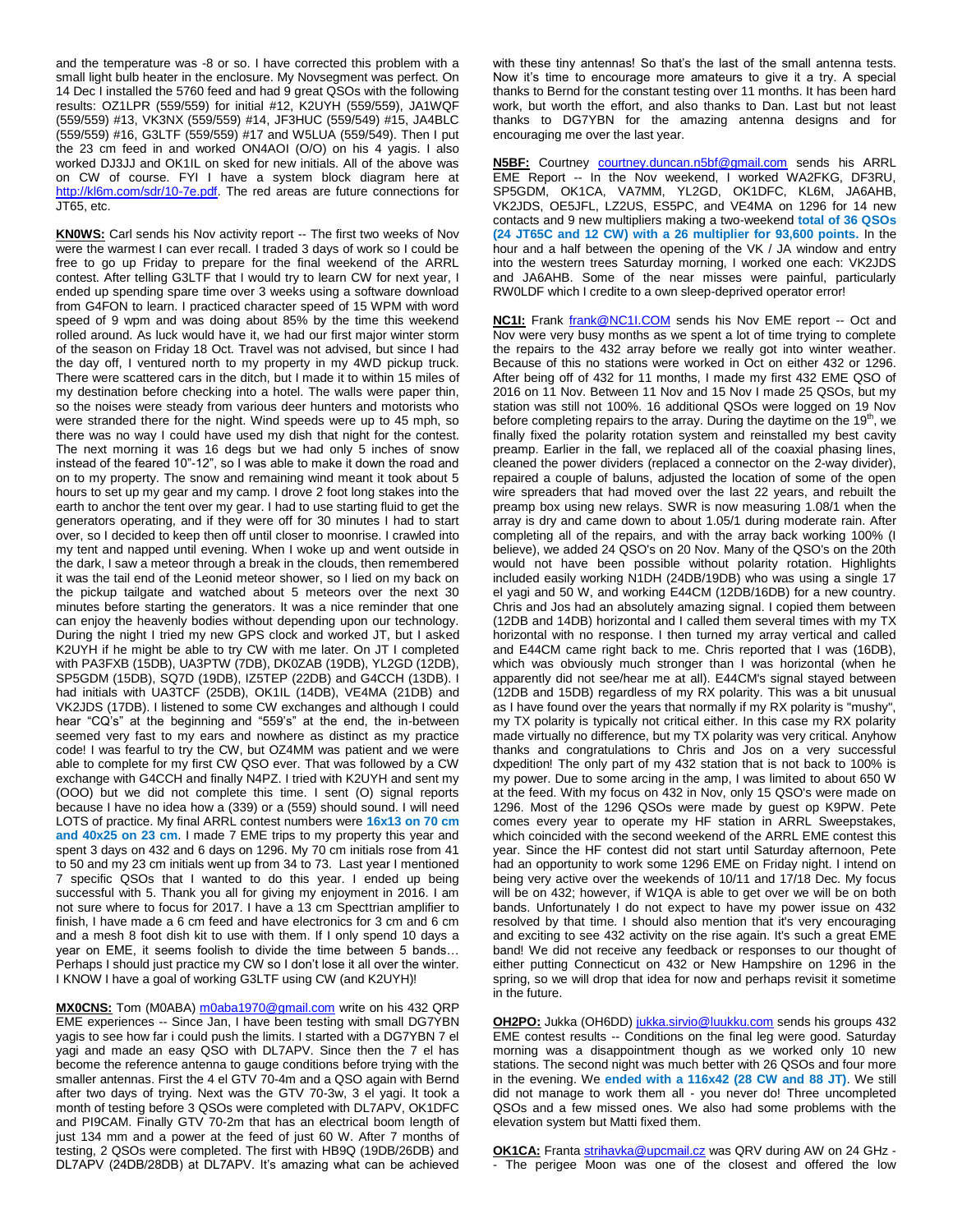attenuation. I worked in the first path on CW OK1KIR, W5LUA and DL7YC, and on JT4F OK1KIR and JA1WQF. CWNR were JA4BLC and G4NNS. I heard LX1DB, IK2RTI and G3WDG. I was also QRV on Sunday evening and I worked on CW G4NNS for initial #14 and on JT4F PA0BAT. I heard JA4BLC, JA8ERE and G3WDG all on CW; and Charlie also on JT4F. I measured moonnoise at 2.3 dB. I used WSJT-X for JT4F without any problems. I was QRV in ARRL EME Contest on 23 cm only at Saturday 12 Nov and missed the VK stations, but did catch at the start JA8IAD and JA4LJB. I worked overall 23 stations. Initials were IZ1AEM, UA3TCF, LA3EQ, VE6BGT, N5BF and DJ3JJ to bring me to initial #333. I measured sunnoise at 21.4 dB (SFU 78.6) and moonnoise at 1 dB. My total score in ARRL EME Contest **on 23 cm using CW was 78x35**.

**OK1DFC:** Zdenek [ok1dfc@seznam.cz](mailto:ok1dfc@seznam.cz) reports that he has received his official 432 WAS Certificate #29! His certificate can be viewed at [http://www.ok1dfc.com/eme/432/awards/was-ok1dfc-1500.jpg.](http://www.ok1dfc.com/eme/432/awards/was-ok1dfc-1500.jpg)

**OK1KIR:** Vlada and Tonda [vlada.masek@volny.cz](mailto:vlada.masek@volny.cz) EME report for Nov/Dec follows – On 432 with JT65B on 11 Nov, we worked at 2148 LU8ENU (19DB/16DB), 2201 DL8DAU (19DB/21DB), 2205 OK2AQ (25DB/18DB), 2227 DL6SH (6DB/7DB), 2311 EB2FJN (19DB/21DB) for digital initial  ${#184}$  and 2350 worked  $KH6TY$  (25DB/28DB)  ${#185}$  from SC as our 50th state to complete WAS on 70 cm - Skip enabled it by adding elevation to his 4 x 15 el yagi array and 500 W. This last QSO was followed on 12 Nov at 0035 N4CNN (22DB/26DB) {#186} – John installed at our request a 70 cm loop feed in his 3 m dish with 250 W. Our sincere thanks to both for their effort, which allowed us to complete WAS after 40 years of EME operation on 70 cm. On 24 GHz we had a successful AW. On 12 Nov, we worked using CW at 1600 JA1WQF (O/O), 1643 JA4BLC (O/O), 1840 OK1CA (O/O), 1921 G4NNS (O/M), 2001 LX1DB (569/559), 2146 PA0BAT (O/O), 2159 DL7YC (O/O) and 2346 W5LUA (569/559), and on 13 Nov at 0136 G3WDG (O/O), 1643 JA8ERE (O/O) for initial #22 and QN field and 1700 JA4BLC (549/559). Heard was IK2RTI (O) making QSOs; we repeatedly CWNR. Using JT4F we worked on 12 Nov at 1606 JA1WQF (14DB/15DB), at1757 EA3HMJ (17DB/20DB) for digital initial {#32} - a 1.8 m offset dish and only 4 W for the first EA-OK QSO on 24 GHz - the spreading was only about 20 Hz and close to minimum,1856 OK1CA (19DB/15DB) and 2025 DL7YC (15DB/12DB) {#33}, and on 13 Nov at 1858 G3WDG (16DB/16DB), and with WSJTX at 1907 EA3HMJ (21DB/18DB) as 2nd QSO and 1943 PA0BAT (18DB/12DB). We were decoded by EB3FRN (17DB) and VE4MA (14DB). We were forced to QRT earlier that our Moonset, so we missed DF1OI. Sunnoise on Saturday in bad WX (humidity over 90%) was 14.4 dB and moonnoise 2.4 dB. On Sunday with frosty/sunny WX, we measured 15 dB of sunnoise. A big thanks goes to all who participated in the 24 GHz AW. After the 24 GHz AW, we changed feeds to 3400 and worked on 15 Nov at 2109 using JT65C BD4SY (18DB/O) for digital initial {#22} and 1st BY-OK 9 cm QSO and PM field. The last weekend of ARRL EME Contest we spent on 432. We worked using CW on 19 Nov at 0554 SM4IVE (589/579), 2246 OK1DFC (589/559), 2257 DL9KR (589/589) and 2304 OZ4MM (569/559), and using JT65B on 18 Nov at 2151 JS3CTQ (18DB/18DB), 2201 I5CTE (21DB/18DB) and 2209 YO6OBK (22DB/O) {#187}, and on 19 Nov at 0002 RN6MA (14DB/O), 0011 DK1KW (28DB/27DB) {#188}, 0418 SM7THS (15DB/15DB) {#189}, 0424 LU8ENU (20DB/O), 0446 YO2LAM (22DB/O) {#190}, 0452 KA1GT (16DB/17DB) {#191}, 0527 K5QE (15DB/O), 0537 K3MF (12DB/12DB), 0615 OK1TEH (17DB/23DB) {#192}, 0630 DL7APV (3DB/5DB), 0702 OH2PO (4DB/O), 2110 E44CM (22DB/23DB) {#193} for new DXCC, 2124 OH3LWP (20DB/15DB) {#194}, 2144 JA7OPT (22DB/24DB) {#195}, 2148 OK2POI (24DB/O), 2230 DJ4TC, 2234 OK2AQ (24DB/O), 2344 US7GY (20DB/O) and 2358 YL2GD (19DB/17DB), and on 20 Nov at 0522 PY2BS (11DB/15DB), 0532 UT5DL (16DB/16DB), 0726 UA4AAV (18DB/O) {#197}, 0741 K5DOG (17DB/O), 0803 K2UYH (6DB/O) and 0813 K3GNC (23DB/O). On 6 cm we worked on 26 Nov using CW at 1000 UA4HTS (569/569), and with JT4F at 1011 UA4HTS (15DB/12DB) for digital initial {#26} and at 1117 PY2BS (12DB/17DB) {#27}. On 23 cm while waiting for E4, we worked on 8 Dec on SSB at 1636 G3LTF (55/55), 1643 I1NDP (57/57), 1647 I5YDI (54/53) and 1722 IZ5TEP (44/55) for initial #407, then using CW at 1838 ON4AOI (O/O) #408 and 1854 IZ1AEM (559/559), and on 9 Dec using JT65C at 1342 E44QX (15DB/12DB) for digital initial {#263} and first E4-OK QSO on 23 cm and our 400<sup>th</sup>\* DXCC (CW+JT) in mixed bands 432 thru 24 GHz and 1442 OK1IL (7DB/6DB) {#264}, and then using CW at 1453 OK1IL (559/559) #409, and using SSB at 1607 ZS6JON (44/54), and on 10 Dec using CW at 1536 E44QX (O/O) #410 as the 300th DXCC 2xCW mixed all bands 432 thru 24 GHz. We worked on 13 cm using JT65C on 10 Dec at 1421 BD4SY (20DB/24DB) for digital initial {#43} and first BY-OK on 13 cm and PM field, and on 12 Dec at 1526 E44HP (24DB/22DB) for first E4-OK on 13 cm and new DXCC. We QSO'd on 9 cm using JT65C on 11 Dec at 1518 E44HP (25DB/21DB) for digital initial {#23} and first E4- OK on 9 cm and new DXCC, and at 1801 E44HP using CW (O/O) for initial #64. We easily added the E4 dxpedition on all three bands as 1st E4-OK QSOs in JT65C and CW with very good signals on 23 and 9 cm. 13 cm was surprisingly quite weak with "only" a JT65C QSO. Many TNX to Bodo and Hermann to make it possible!

**OK2DL:** Marek [ok2dl@seznam.cz](mailto:ok2dl@seznam.cz) sends his activity report for on 23 cm in ARRL EME Contest -- I was QRV for both parts of the contest, but in first part have technical problem with output spliter in my 1 kW PA. During first pass, I repaired PA, but missed some stations from east. I was using my 6 m mesh dish, RA3AQ feed, 1 KW SSPA installed on dish and ATF35143 preamp. **I make a total 117 QSOs and 39 multipliers** – se[e www.ok2dl.eu.](http://www.ok2dl.eu/)

**SM2CEW:** Peter  $\frac{\text{sm2cew@telia.com}}{\text{selia.com}}$  sends his Nov/Dec NL report -- My activity was during the activity weekend on 20 Nov. I started out on 70 cm by working G4RGK, WA4NJP, K2UYH and DL6SH, and then switched to 23 cm to work OE5JFL, IK3COJ, OK1CS, SP6ITF, RA3EC, OK2DL, DL3EBJ, PA3FXB, G4CCH, F5KUG, VE4MA and I1NDP. As usual, it a great pleasure to hear the sweet music created by a large number of CW stations at the bottom end of the band. On 17 Dec, I was again on 23 cm and worked OZ4MM, VE6TA, VE6BGT for an initial (#) and KL6M. A getaway was DJ3JJ. I heard Andreas well while he was working other stations with good signal. Over the holidays I will prepare a list of proposed times for the 2017 70 cm CW EME ATPs. The list will be published o[n www.moonbouncers.org.](http://www.moonbouncers.org/)

**SM3AKW:** Carl [sm3akw@spray.se](mailto:sm3akw@spray.se) was active on **1296, CW** only class during the ARRL EME Contest -- I managed to work **60x25** this year. I called CQ a lot for a change. This worked well. The first weekend on 1296, I made 43 QSOs but the second brought only 17. Worked on 22 Oct were OZ6OL, UA4HTS, RA3EC DL3EBJ, YL2GD, OK2CS, SP6ITF, 9A5AA, DF3RU, G4CCH, I5MPK, I5YDI, S53MM, G3LTF, IK1FJI, F6ETI, PA3FXB, UA3PTW, PA3DZL, SP3XBO, SP6JLW, IZ1BPN, DJ8FR, W6YX, IK3COJ, IW2FZR, PA2DW, OK2DL, KL6M, WA9FWD and OH2DG, on 23 Oct JA4BLC, OH2AXH, OK1CA, OZ4MM, OH1LPY, I1NDP, PI9CAM, OK2ULQ, N8CQ, N4PZ, K2UYH and SV3AAF, on 19 Nov OK2DFC, F5KUG, SP2HMR, G4RGK, OE5JFL, W4OP, S59DCD and WA6PY, and on 20 Nov JA6AHB, RA3AUB, N2MO, ES5PC, IZ1AEM, LZ2US, VE4MA, DK3WG and F1PYR.

**SM6FHZ:** Ingolf [ingolf.fhz@gmail.com](mailto:ingolf.fhz@gmail.com) was on 70 cm CW from his city QTH (JO67aq) for the Nov contest weekend -- I was using 4 x 9 el yagis in a box configuration and 500 W. Unfortunately the antenna had very high VSWR Sunday morning. I do not know why, but my receive capability was way down and I could not TX due to the reflected power. Consequently, I have worked only 7 stations via the Moon with this antenna so far - the big ones and heard at least 5 more. The rig was built for working tropo and aurora but I could not resist trying it on the Moon.

**TM8DO:** Marius (F8DO) [marius.cousin@libertysurf.fr](mailto:marius.cousin@libertysurf.fr) will be QRV on 70 cm EME as TM8DO to celebrate the first EME QSO from France – I just erected a *small pistol* EME station on 432 with 2x21 el Tonna yagis, FT847 and HL-130U. I made QSOs using JT65B unless noted with UA3PTW (17DB), YL2GD (22DB), DL9KR on CW (529), HB9Q (16DB), DL8FBD (25DB) and UT6UG (22DB). I will be active on in Jan and Feb with TM8DO call for 50th anniversary of first US/FRANCE EME QSO made on 2 m back on 27 Jan 1967 between F8DO and W6DNG. Watch HB9Q logger for operating times.



**TM8DO 2x21 el Tonna yagis**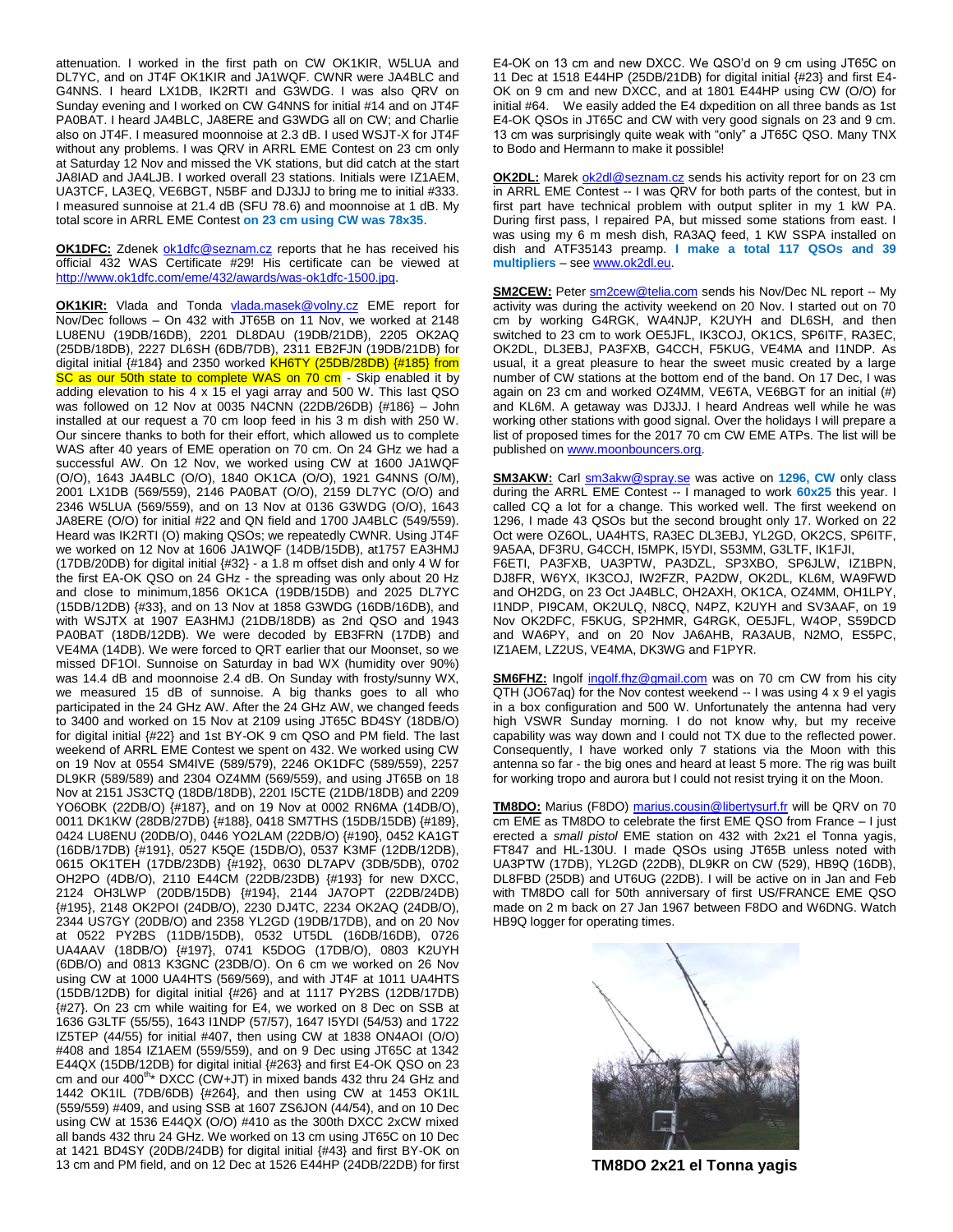**UA3TCF:** Ale[x ua3tcf@mail.ru](mailto:ua3tcf@mail.ru) writes about his Nov/Dec EME QSOs -- In Nov I worked on 23 cm using JT65C SP5GDM (O/O) for mixed initial #60\*, I5YDI (O/O) #61\*, IZ5TEP (O/O) #62\*, PE1LWT (O/24DB) #63\*, SP3XBO (O/O) #64\*, LA3EQ (O/O) #65\*, OE5JFL (O/O)\*, I5YDI (O/O), DF2VJ (O/O) #66\*, ES6FX (O/O) #67\*, RA3EC (O/O) #68\*, OK1IL (O/O) #69\*, G4BAO (O/O) #70\* and one on CW RA3EC (O/449). In the ARRL EME Contest I QSO'd **on 6 cm 5x4** and **on 23 cm 30x18**. **My overall score was 35x22** with 9 initials. In Dec I worked on 23 cm using JT65C G4FUF (O/O) - 2 x 49 el yagis #80\*, LA4ANA (O/O) #81\*, ON4AOI (RO/O) – 2 x 67 el yagis #82\*, PE1CHQ (O/O) #83\* and SM7SJR (O/O). On 6 cm using JT4F on 17 Dec I worked VK3NX (14DB/15DB) for mixed initial #15\*, a new continent, DXCC, and new ODX of 14012 km! My setup is on 23 cm a 2.2 m dish with CP feed and 100 W, and on 6 cm a 3 m dish with only 2 W at CP feed.

VA7MM: Mark (VE7CMK) and Toby (VE7CNF) [va7mm@rac.ca](mailto:va7mm@rac.ca) report on their EME activity **on 1296 EME** for both legs of EME contest – We operated multi-operator, all mode and **completed 62 QSOs (28 CW and 34 Digital) with 31 multipliers for 192,000 points.** We concluded the contest with **our second highest score in 14 years** of participation in this event. During the two weekends 10 initials were added with DF2VJ, OH1RLY, WA3RGQ, N5BF, UA3PTW, PA2DW, IZ5TEP, SM7SJR, LA3EQ, VE6BGT to bring us mixed initial #204\*. We're running an OZ9CR cavity amplifier that produces about 200 W at the feed of our 3 m dish. On receive we have 0.33 dB NF preamp with about 35 dB total gain in three stages. We're planning to operate next in the 1296 SSB Contest in the New Year and are otherwise available for scheduled contacts by email.

**VE3KRP:** Fast Eddie [eddie@tbaytel.net](mailto:eddie@tbaytel.net) sends his apology for his nonactivity -- I thought I would let everyone know that I am still around. But it has been very cold (-39C with the wind chill to 2C) and my elevation actuator is giving me grief. Wet snow, sleet and normal snowfall have impeded any repairs. [We hope to see you in the SSB Contest].

**VE4MA:** Barry's [ve4ma@shaw.ca](mailto:ve4ma@shaw.ca) ARRL Contest Report follows – I decided to get on 432 for the Oct weekend with my 3 m dish and dual polarity dual dipole feed. There were more signals than I expected, but only worked one on CW and only heard a few more. Several were peaking 20 dB over the noise on my Flex display. I did work on JT65B unless noted W5LUA, DL7APV, W7MEM, SM4IVE (569) on CW, HB9Q, OH2P and K2UYH. I had a near miss with PY2BS (21DB). I had a problem with spurious signals the first weekend that I found out later were due to the US Digital encoders on my 2.4 m dish. I had some trouble with no decodes with JT V10. The second night was frustrating. It started with a loss of PTT. I put on another PS. My main breaker did not like the long JT duty cycle. I was running a 115 V PA and running 600 W out key down in Class C. When I turned the power down to 4-500 W all was OK. JT V10 was again giving no decodes regularly when the signals were very strong. I was VERY frustrated! The polarity switching was very important later as the polarity twisted around with sunrise in EU and maybe some AU. EU stations reported that echoes were coming back vertical. I often had to TX V and saw them H. I worked 6 more on JT, and DL9KR (569) on CW. I could have worked PI9CAM on CW but caught him on JT. I switched to JT V9.7 on the second night, and had better luck with decodes. I ended up with 15 stations. In Nov I had built a new PY2BS/W5LUA 432 enhanced patch feed. It has much better illumination, but sun was too low to compare. I worked I2FHW and DL9KR DUP (579/569) on CW and using JT65B UT5DL, UT6UG, UA3PTW, UX5UL, S51ZO, ES3RF, WA2FGK, G4RGK and PA2V for **a total of 25 on 432.** The second night I was **on 1296 and worked 24 stations** with only 4 on JT65C. Initials were SP6ITF, F5KUG, DL3EBJ, VE6BGT, 9A5AA, N5BF, WA3GFZ and KN0WS. I will be going to AZ at the end of Dec with activity probably on 23, 13 and 6 cm.

**VE6BGT:** Skip [macaulay.skip@gmail.com](mailto:macaulay.skip@gmail.com) sends his submission for the NL -- We had good weather and low winds for the second part of the ARRL EME Contest. On 23 cm I was able to make **17 contacts** with 6 of them initials. My new dish is working very well and with the output power from my dual cavity amp, I acquired the reputation over the weekend for being an "Alligator". All in good fun of course, but with my poor receiver it's understandable. I have since then modified my old Kenwood TS-711 with a IF output port and by using a Softrock interface board I am able now to try a few different SDR programs to help me with CW filtering and notching plus some noise reduction abilities. I have been testing this setup in the past weeks and it is going to help me a lot. So next time, expect my alligator's teeth to be not as sharp. I have had problems with the isolation relay on the PA's output line; either from the relay being

under rated (probably) or due to a SWR problem. I think have it repaired will be testing. So, I am looking forward to the SSB Contest coming in the New Year.

**W5LUA:** Al's [w5lua@sbcglobal.netW](mailto:w5lua@sbcglobal.net)5LUA Dec EME report follows -- During the Nov 24 GHz AW, I was able to work OK1KIR, DL7YC, G4NNS, OK1CA, IK2RTI, G3WDG, JA1WQF, JA4BLC and JA8ERE, all on CW. Libration was only 35 Hz making echoes T9, which is very unusual for 24 GHz. During the last half of the ARRL EME contest, I spent the entire time on 432. I worked RN6MA, LU8ENU, SM7THS, K5QE, UT6UG, ES3RF, S51ZO, OK2AQ, UA3PTW, WA2FGK, BH4PVP, E44CM, NC1I, OK1DFC, UA4AAV, SP1JNY, OK2POI, DL8FBD, OK1YK, DL6SH and G4RGK. This makes my total worked on 432 during the contest at 51 stations, which makes me very happy for my 5 m dish. On 9 Dec, I worked E44QX on 1296 for DXCC #93. I also worked on 1296 ON4AOI, EW1AA, OK1DFC, N5BF, VE6BGT, W4AF, VA6EME and N4PZ. On 11 Dec, I worked E44HP on 3400 along with DL7YC and K2UYH. On 14 Dec, I worked E44HP and EW1AA on 2304. On 16 Dec, I spent some time on 5760 and worked G3LTF and KL6M. I also went on to work BD4SY on 3400.

**W9IIX:** Doug [w9iix@icloud.com](mailto:w9iix@icloud.com) had hoped to be QRV on 432 for the EME contest in Nov, but mounted his EL rotor in way that it filled with water. When it froze, he was out of business and had to take everything down to repair. Bad WX has stopped further work. He does not expect to be QRV before New Year.

WA2FGK: Herb [wa2fgk@yahoo.com](mailto:wa2fgk@yahoo.com) sends his EME final leg report -- I finally had everything working as well as it could. I started on 2 m because it has the best window for rising Moon. When my moon was at 27 degs, which gave me a great shot on 1296, I started calling CQ there. I had a nice run of contacts with LA3EQ, UA3PTW (very strong), I7FNW, PA3FXB, RA3EC, VA6EME, ZS1LS, K2UYH, VE4SA, SP6GDM, VA7MM, DK0ZAB, N5BF, IK3COJ, KL6M and WA3GFZ. Now, you can't operate any sort of contest without having a story to tell. Here's mine… I switched to 432 at 5 am LST. I was watching the HB9Q logger and stations in EU are telling me they are hearing me loud and calling. Without exaggeration, there has to be ten stations hearing and calling me. What did I hear "nothing"! I kept calling CQ hoping that the X pol problem would switch, but it never did. Before we put these 4 x 33 yagis up, we contemplated mounting them vertical, but since we can use this antenna on tropo, we settled on horizontal. I wound up working one station, OH2PO far to the north in Finland. I also had no problem also working KA1GT, W5LUA and VE4MA. At the times I was on 432, the Moon was approaching the SW and 60 degs up.

**WD5AGO:** Tommy [wd5ago@hotmail.com](mailto:wd5ago@hotmail.com) was on 1296 for the final contest weekend -- The home QTH EME system has been down for repairs the last several months, but completed the rebuild over Thanksgiving holidays. So I worked with students to get the 4' square x 13' long horn going again. We were hoping to be QRV on both nights but we could only operate the first night due to student availability. We worked on CW OK1CA, I1NDP and a partial with OK2DL. I heard and called several stations and received QRZ's from UA3PTW, G3LTF, N4PZ and K2UYH.

**K2UYH:** I [alkatz@tcnj.edu,](mailto:alkatz@tcnj.edu) NE2U, K2BMI, K2TXB had fun operating the last leg of the ARRL EME Contest and did not have any problems until about an hour before the final moonset the drive chain broke in a wind gust. This caused us to finish our contest operation a little early. I doubt that we could have missed more than one or two QSOs. In general the WX was not bad until the end of the weekend. On 19 Nov we worked starting on 1296 at 0528 PA3FXB (11DB/5DB) JT65C, 0535 UA3TCF (20DB/O) JT65C, 0540 UA3PTW (6DB/O) JT65C, 0547 LA3EQ (20DB/O) JT65C, 0551 SP5GDM (10DB/6DB) JT65C, 0605 ES6RQ (7DB/4DB) JT65C, 0625 F5KUG (559/559) CW, 0632 OZ4MM (589/579) CW, 0637 I1NDP (589/589) CW, 0641 W4OP (559/579) CW, 0645 IK3COJ (559/569) CW, 0652 WA2FGK (559/559) CW, 0715 OK1IL (10DB/9DB) JT65C for mixed initial #540\*, 0720 OK0ZAB (9DB/O) JT65C, #541\* and 0737 W4AF (559/579) CW, then on 432 at 0754 RN6MA (11DB/O), 0800 DL8DAU (15DB/O) JT65B DUP, 0806 SM7THS (11DB/O) JT65B for mixed initial #925\*, 0848 IK2RTI (5559/569) CW, 0857 OE3JPC (559/559) CW for initial #738, 0905 WA6PY (559/559) CW, 0912 F6HLC (559/559) CW, 0921 ES5PC (569/569) CW, 0943 F6APE (17DB/O) JT65B DUP, 1000 K5DOG (16DB/13DB) JT65B, 1040 G4RGK (16DB/13DB), 1311 JS3CQT (13DB/18DB) JT65B, 1329 VK4EME (15DB/13DB) DUP and 1409 BH4PVP (21DB/16DB) JT65B #927\* and DXCC 128, back to 1296 at 1437 JA6AHB (7DB/5DB) JT65C,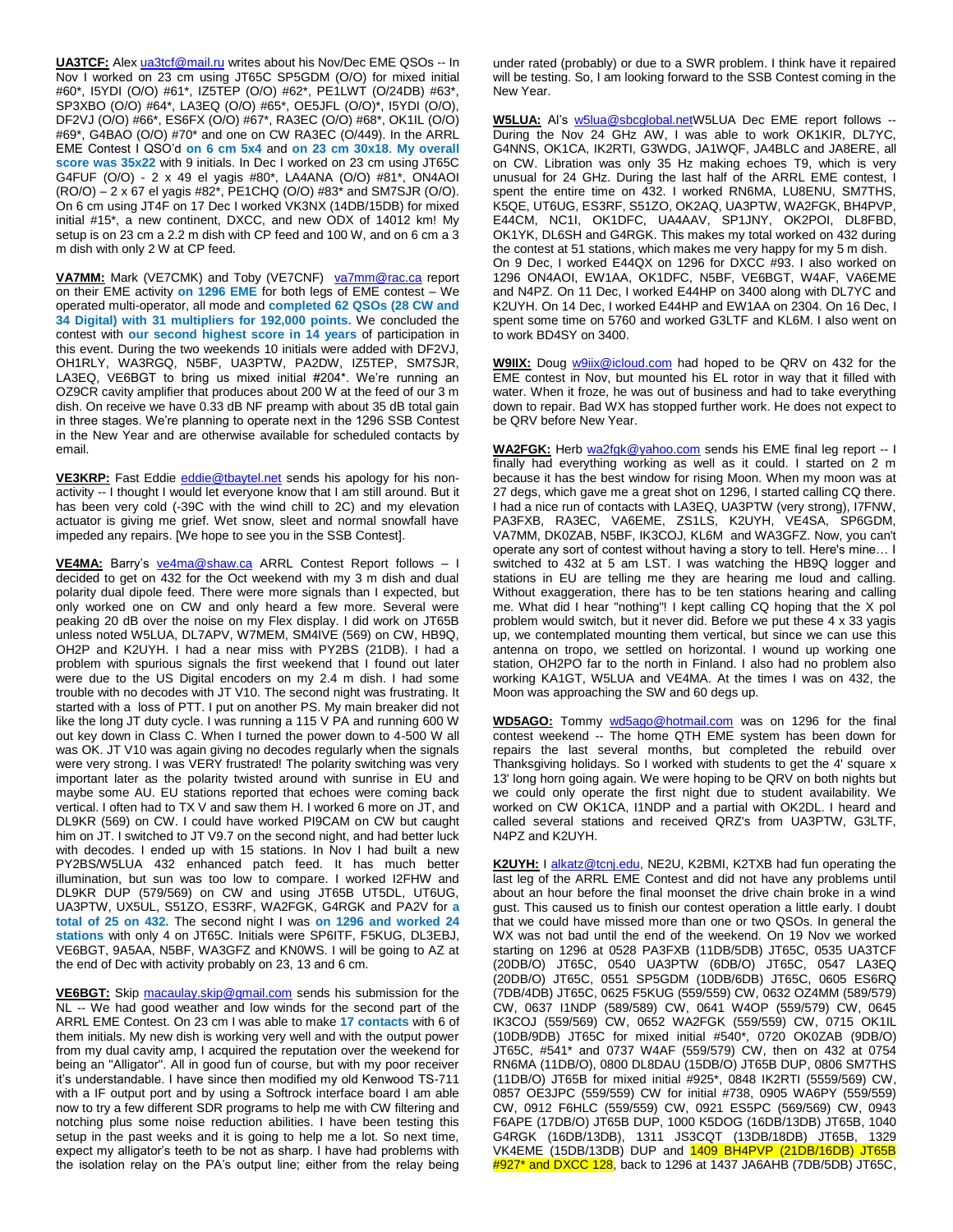1446 VK2JDS (14DB/5DB) JT65C, 1520 KL6M (579/579) CW, 1537 VK5MC (569/569) CW DUP and 1542 JA4AEP (559/559) CW, on 20 Nov starting on 432 at 0615 E44CM (19DB/O) JT65B #928\* and DXCC 129, 0652 US7GY (17DB/O) JT65B #929\*, 0707 SM2CEW (569/569) CW, 0737 OK1DFC (7DB/9DB) JT65B, 0744 NC1I (5DB/O) JT65B, 0750 PY2BS (13DB/12DB), 0805 OK1KIR (8DB/O) CW, 0828 OK1YK (11DB/O), 0834 DL6SH (7DB/15DB) JT65B, 0845 PE1RDP (16DB/O) JT65B, 0909 SM2A (15DB/O) JT65B, then on 1296 at 0920 IZ1BPN (579/579) CW, 0937 OE5JFL (579/579) CW, 1003 PA2DW (14DB/O) JT65C, 1038 ES5PC (569-569) JT65C, 1045 VE4MA (559/569) CW, 1102 WA9FWD (569/579) CW DUP, and finally on 432 at 1144 VE6TA (579/579) CW, 1400 JA7OPT (22DB/20DB) JT65B #930\* and 1458 JA6AHB (11DB/11DB) JT65B. We then lost the dish drive and had to stop with the Moon at about 8 deg. We ended with a **total on 432 of 65x33 and on 1296 of 81x38.** After the contest I worked on 9 Dec E44QX on 23 cm, on 11 Dec E44HP on 9 cm, and on 13 Dec E44HP on 13 cm (2304) for new DXCCs on all 3 bands. On 13 Dec I also worked EW1AA on 2304 for another DXCC. On 14 Dec I switched feeds again to 6 cm in hopes of working JA4BLC during his very limited eastern window, but we only achieved a partial. I did QSO JA1WQF and JF3HUC and later during my EU window KL6M. I was on 6 cm the next day (15 Dec) to try again with JA4BLC, but Yoshiro had problems. I did make an initial with JA6XED. On 16 Dec, I switched to 9 cm to work BD4SY for another initial and DXCC.

**NET/REFLECTOR NEWS: N4PZ** reports bad WX severely limited his 1296 operation during the Nov contest weekend. **ON7UN** reports that ON0EME Beacon was able to remain QRV and dish maintain tracking during big wind storm on 20 Nov. **VE4SA** was QRV in the contest on 23 cm with 400 W and 3.7 m dish on CW and JT during the contest. **VE4MO** was QRV during the Nov contest weekend on 23 cm with 100 W and 4 x 45 el loop yagis on JT only.

**EME 35 & 25 YEARS AGO BY PETER, G3LTF:** 35 years ago in Oct 1981 the first 23 cm solid state EME QSO was made when WA2FGK heard G3LTF calling CQ and replied with his 160 W of solid state power in K2UYH's shack feeding Al's 28' dish. I replied and we exchanged (O/O) reports. The devices were MSC bipolars, long pulse types for radar applications, but specially bonded and with Andy's call branded on them! (It was a real pleasure to work Andy in the contest, 35 years and 5 days after that initial QSO). ZE5JJ made the first 23 cm QSO from Zimbabwe by working G3WDG using 75 W to his 32' dish. ZS6NG was getting South Africa going on 432 with only 150 W into 16 quagis. G3LTF described adding a choke to a circular "coffee can" feed to reduce back radiation and improve the pattern. There were over 30 reports in the NL with most activity on 432, including rare states such as Utah, Tenn, Alabama and Nevada. 25 years ago in Oct 1991, the NL was 6.5 close typed pages and indicates the approach of "Peak EME" (at least for 432) with several new stations appearing on both there and 1296. IK3COJ made his first 1296 QSO with 60 W and a 3.2 m dish – all was on CW. Herve, F5HRY reported on the second GJ dxpedition working 69 stations, and Alex UB4LL on UC2/UB4LL, which made 20 QSOs before their HV transformer failed. A 10 GHz CP feed with a dielectric polarizer was described by SM6CKU and SM4DHN. The editor announced that due to the coincidence of the ARRL contest with the next sked weekend, there would be no sked list as "with all the contest activity, skeds should not be needed". Contests without skeds then lasted for 23 years. [The months have become a little out of synchronization, but will return to normal next month].



**WA2FGK 60 W SSPA used for 1st Solid-state EME QSO**

**FOR SALE: AA2AC** has 10' dish available in Clarence, NY (outside Buffalo) for the taking. Contact Vern at [aa2ac@srscales.com](mailto:aa2ac@srscales.com) if interested. **KL6M** has 23 cm septum feed horns for sale. See details at [http://ptt-ak.com/SeptumFeed/septum.html.](http://ptt-ak.com/SeptumFeed/septum.html) **G4HUP** [http://hupRF.com](http://huprf.com/) has hardware available to interface an SDR directly with a TS2000. See <http://huprf.com/huprf/pat-board/> and scroll down to the second table on the page to find the link to Dave's info. **K6FG** has for sale a rotator built to elevate his 6M9KHW 6m antenna for EME, but he has decided to not use it. A heavy-duty actuator comes with it. The complete unit weighs around 80 pounds. If interested contact Mark a[t k6fg@arrl.net.](mailto:k6fg@arrl.net)

**FINAL:** This month was another very busy one and thus this NL is later than I had planned. I have more material, but it will have to wait until next time.

► I have included DL7APV's 2017 MOON Calendar with the DUBUS, ARRL and ARI EME Contest weekends, as well as F5SE's very helpful 2017 Moon Charts.

►It is with great sadness that I announce the loss of another long time EMEer, K3CB.



Owen may be better known as K6LEW. For a time K6LEW provided SC to 432 EME operators for WAS. More recently he was a key member the K8GP Grid Pirates Contest Group that frequently showed up in ARRL tropo contests on 432 EME. Owen will be sorely missed – R.I.P.

► I note that there still seems to be some confusion on the ARRL multipliers. DXCC entities count as multipliers expect for the US and Canada. There the State or Province (1, 2, 3.. etc.) count as the multiplier.

▶G4RGK has updated his CW Initials Lists with all the changes received since the contest. Dave reports there are quite a few changes in the top sections of each band.

Take a look at the MX0CNS report. It is truly amazing what can be down with small antenna and low power with a big antenna on the other. It also indicates that there are *EME Conditions* and that if you don't succeed at first it is worthwhile to try and try again!

► If you think you have problems with your QTH, see KN0WS' report!

►The deadline has passed for ARRL EME contest logs, but you can still send check logs, picture and comments to K1DS [k1ds@hotmail.com.](mailto:k1ds@hotmail.com)

► It is now 45 years of NLs! I am always looking for suggestions on how the NL can be improved, and for volunteers to help with the editing/material. OK1TEH will be joining the NL staff and helping in the future. TNX to W2WD and W6SZ for their terrific help; it is gratefully acknowledged! From all who have contributed to this NL: Our wishes for the very best health, happiness, prosperity and lots of fun in 2017 – and off the Moon! 73, Al – K2UYH (& Sal)

PS: I will be looking for your voice echoes in the SSB Funtest.



**Hermann (DL2NUD) - L and Bodo (DF8DX) - R at E44QX & E44HP**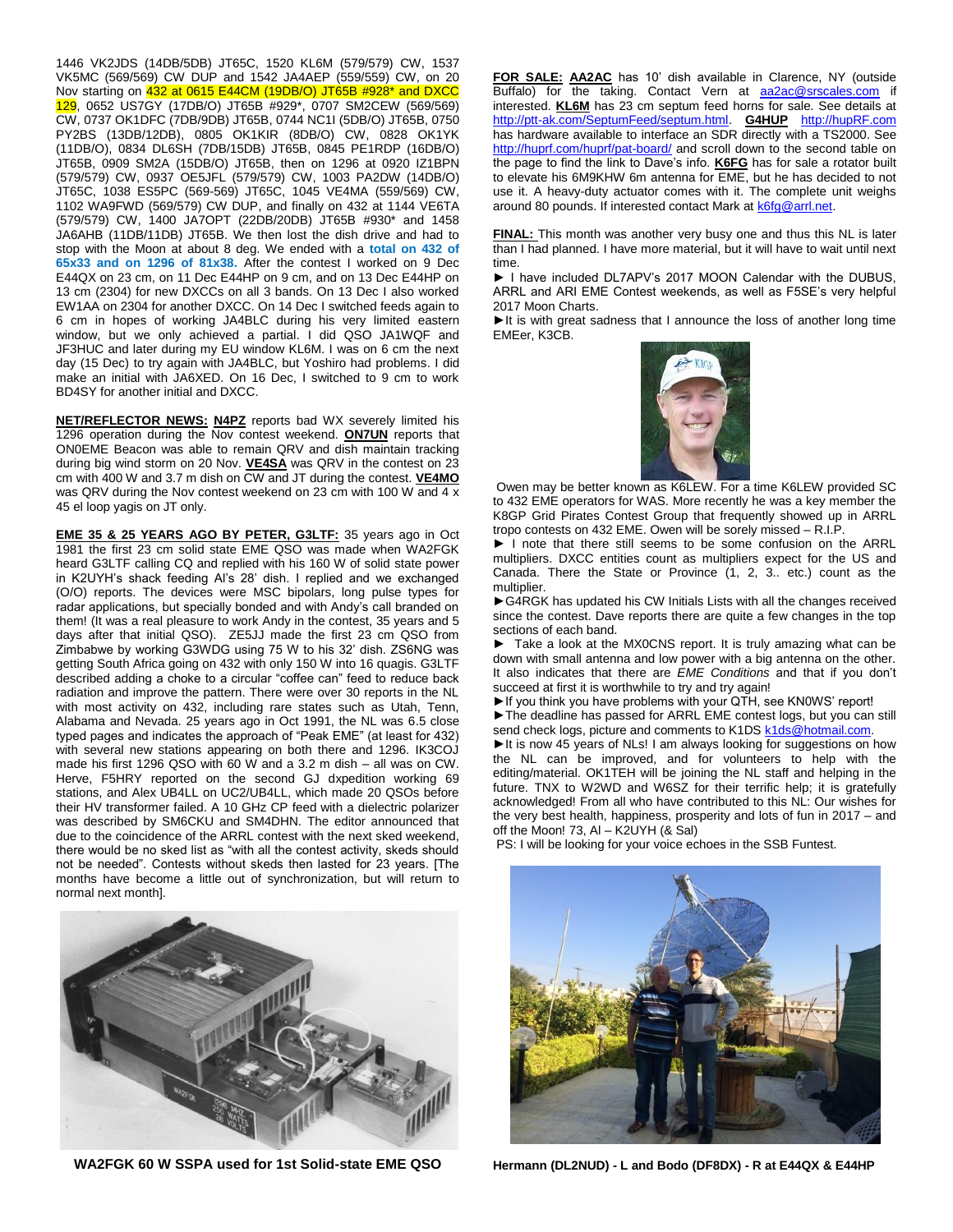

## Moon Ephemeris Overview for the Year 2017, by Franck F5SE

- Vertical blue bars show the overall "quality" of each week-end for EME. The higher the bar, the "better" the week-end.

- Figures below bars show expected signal improvement, in dB, referred to apogee path loss, for Sundays at 00:00 UTC.

- Full scale span: 2.4 dB. Scale step: 0.4 dB per division. 0 dB level = Band path loss figure at apogee, as quoted below:

- 144 MHz: 252.8 dB, 432 MHz: 262.3 dB, 1296 MHz: 271.8 dB, 2.3 GHz: 276.9 dB, 3.5 GHz: 280.4 dB, 5.7 GHz: 284.8 d

- 10.4 GHz: 289.9 dB, 24 GHz: 297.2 dB, 47 GHz: 303.0 dB. Data computed for an apogee around 406500 km.

- To get the week-end path loss on a given band, subtract to band apogee figure the value printed under the week-end bar.

- The shading pattern below shows how close the Sun is to the Moon, at any time - the darker, the closer.

- Shading is only visible around New Moon date, appearing as a vertical gray bar.